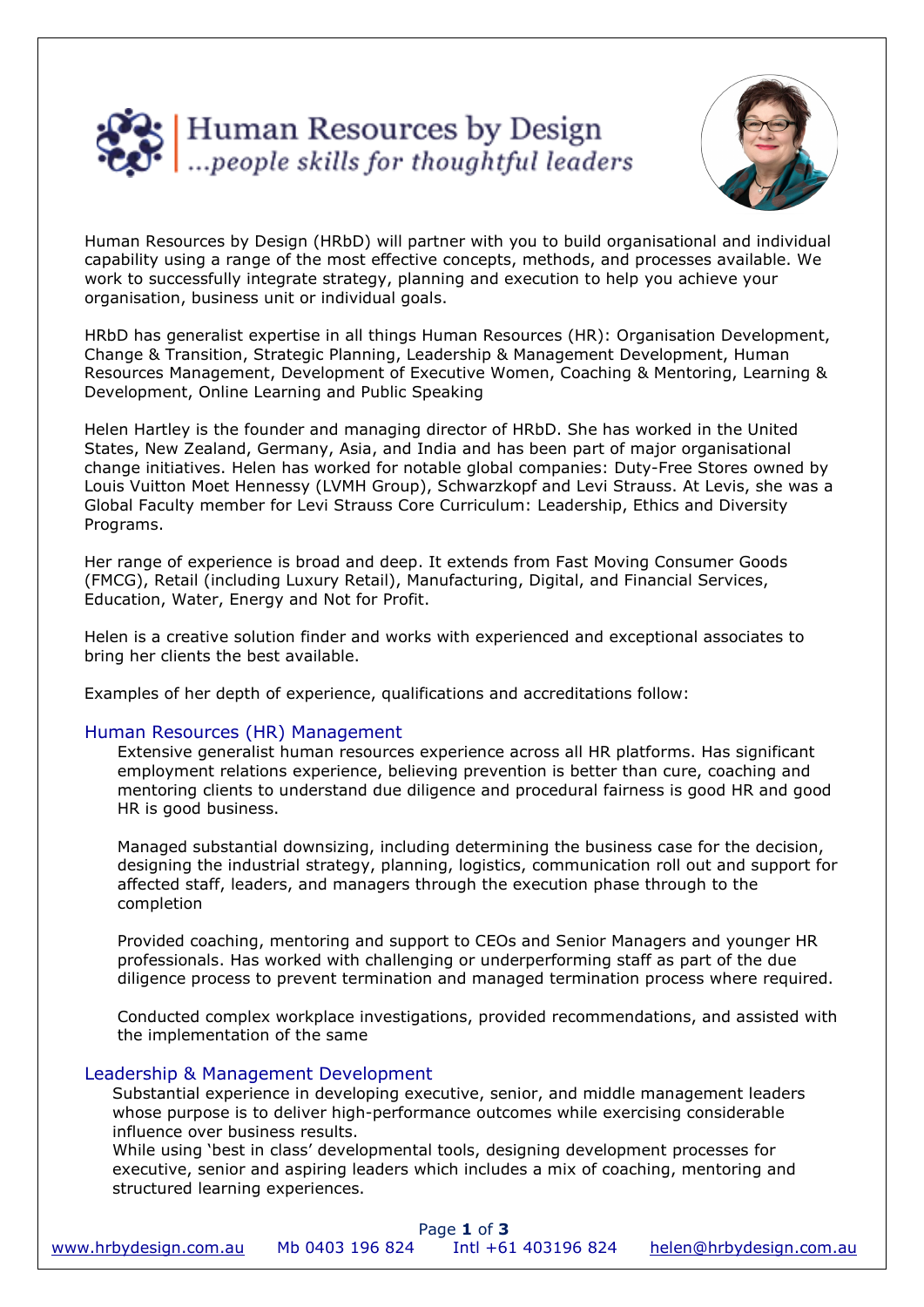



# Coaching & Mentoring

Thoughtful leaders need to be coaches, and being coached themselves allows them to develop a set of skills that enable greater interpersonal effectiveness. Using best in class tools provides Group and 1:1 Coaching for Executives, Senior and Middle managers. Has voluntarily mentored a few aspiring leaders who have been successful in obtaining CEO positions or senior level career advancement.

### Learning & Development

We have designed and or facilitated a multitude of programs tailored for individual organisations.

Helen rewrote the Industrial/Employee Relations Program for the Australian Institute of Management (AIMSA) to reflect the Fair Work Act 2009 and its implication to business. Building Online learning websites. Authors, designs, and builds SCORM and AICC Compliant online learning programs. Manage a Learning Management System (LMS)

## Change & Transition Management

To meet the Financial Services Reform Act (FSRA) was part of the business reengineering team and lead the HR component Under Regulatory Guide 164 (now RG105): Organisational Competence.

Development of a self-directed Change Masters Toolkit used throughout the Asia Pacific Region she negotiated with US suppliers to allow cultural customisation and the translation into five different languages.

## Organisation Development: Strategy and Performance

Through clearly articulated and integrated performance drivers, developed the methodology to align business, performance, and reward. The key was the mass functional and crossfunctional objectives setting process and on mass yearend review of performance and reward allocation process.

During the implementation of significant legislative reform, a series of HR initiatives resulted in a >10% positive increase in 27 dimensions of 36 dimensions with retest, data for Organisational Core Values Alignment and Staff Satisfaction.